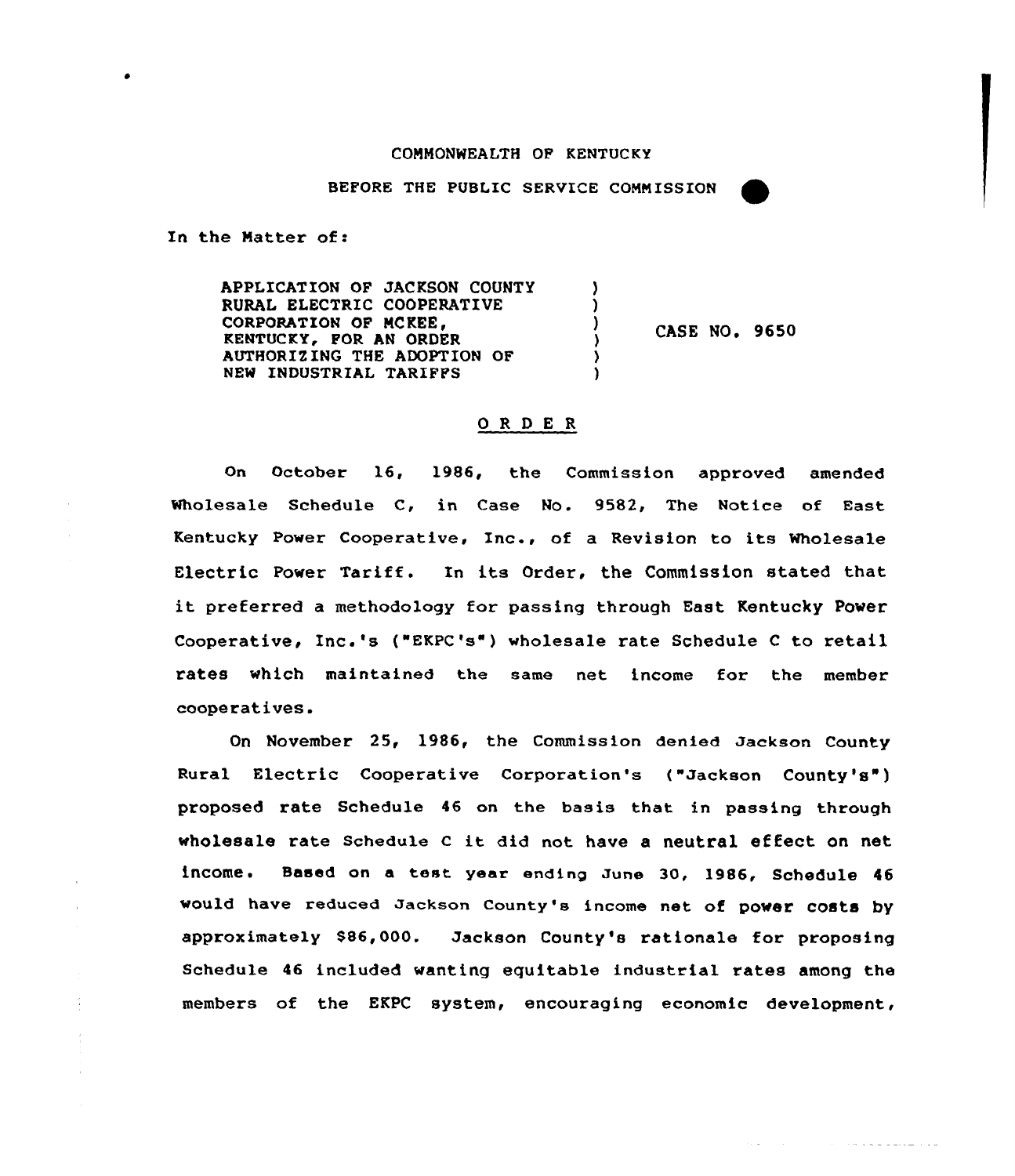being competitive with other utilities, promoting <sup>a</sup> higher load factor and expecting Nount Vernon Plastics Corporation's ("Nt. Vernon's ) electrical load to increase to the point where Jackson County should be able to furnish electric service under Schedule <sup>46</sup> without )eopardixing its financial condition. Jackson County provided no support for the expectation of an increased load.

On December 4, 1986, Nt. Vernon filed a motion for reconsideration and for hearing in this case. On December 1986, Jackson County filed a petition for rehearing in this case.

Nt. Vernon «anted to present evidence in regard to Schedule 45. In its motion Mt. Vernon stated that with the rate reduction under Schedule 46, it would be able to continue rapid growth and greatly increase its usage< and without the rate reduction its present usage vould diminish or expire.

In its petition Jackson County stated that it and Nt. Vernon could produce proof that Nt. Vernon's electric load would increase to the point where Jackson County could provide service under Schedule 46 with no loss of net income.

On December 24, 1986, the Commission granted the petitions for reconsideration. On January 23, 1987, Nt. Vernon filed the testimony of three witnesses, A. F. Humphries, Consultant; O. J. Touratsos, President; and Robert F. Keppler, Corporate Controller and Secretary. Jackson County filed the testimony of two witnesses, Lee Roy Cole, General Manager, and James R. Adkins, Manager of Rates at EKPC. <sup>A</sup> public hearing was held at the Commission's offices in Frankfort, Kentucky, on February 24, 1987.

 $-2-$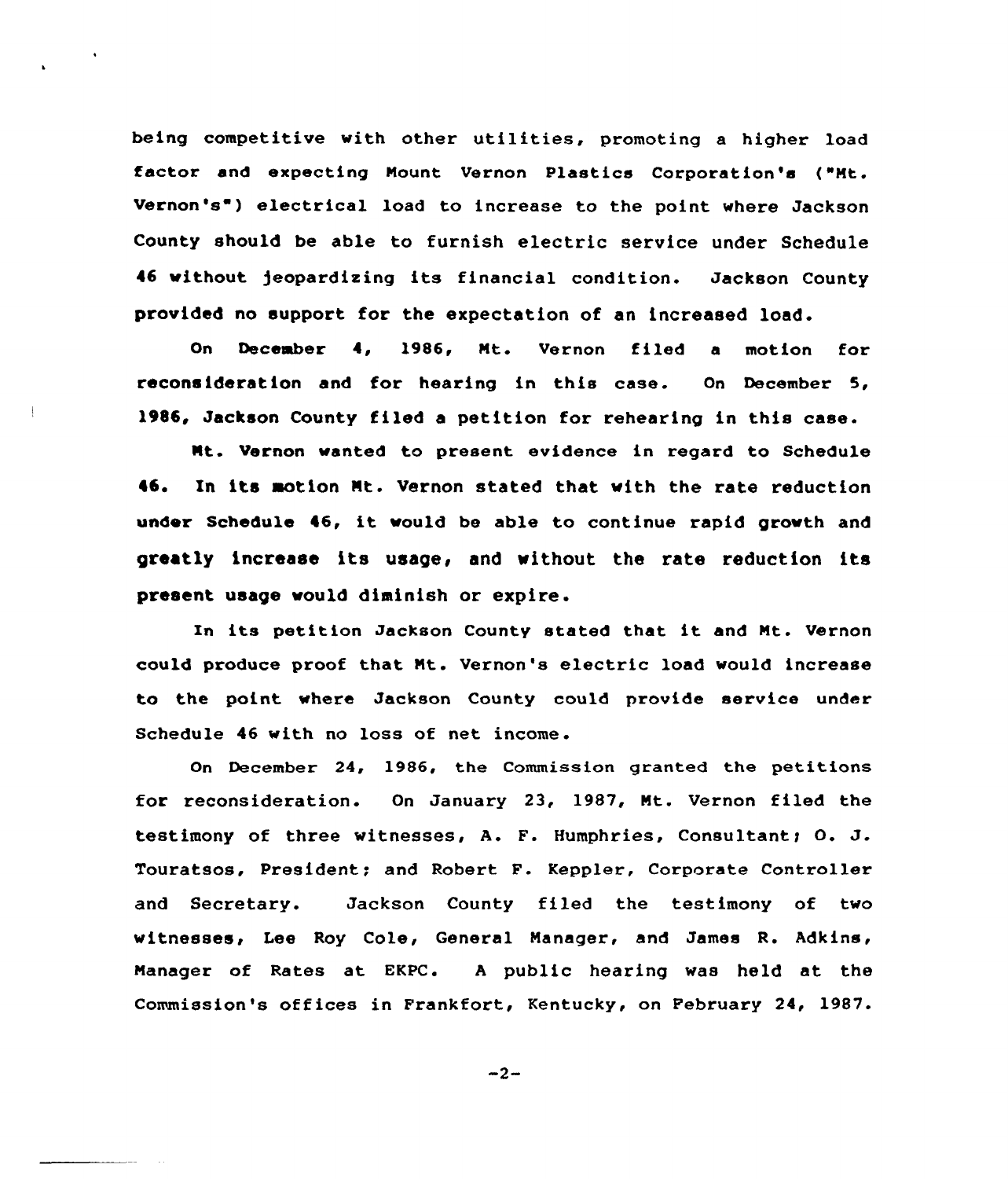Nr. Touratsos testified that electricity costs were a significant portion of Mt. Vernon's total costs, approximately 10 percent, and that Mt. Vernon was becoming more energy intensive. He stated that Nt. Vernon had been contacted by other utilities. Mr. Humphries added that both Kentucky Utilities Company and TVA had rates lower than proposed rate Schedule 46.

Nt. Vernon's electricity load has been growing. Mr. Humphries has determined that at sales levels to Nt. Vernon in October and November 1986 proposed Schedule 46 would provide annual margins to Jackson County of \$125,568. Mr. Humphries stated that the margin provided by Mt. Vernon at existing rates on a test year ending May 1985 was \$128,834. Mr. Keppler forecasted increased electricity usage for Nt. Vernon if Schedule <sup>46</sup> were approved- Nr- Adkins added that access to Schedule 46 was dependent upon the customer executing a long-term contract with Jackson County with a contract demand of at least 1,000 KW subject to a 100 percent ratchet.

Nr. Humphries noted that the Commission had approved comparable rate schedules for Shelby Rural Electric Cooperative Corporation and Owen County Rural Electric Cooperativ Corporation.

The Commission, having considered the evidence of record and being advised, is of the opinion and finds that:

(11 Nt. Vernon is the only customer that currently qualifies for Jackson County's proposed Schedule 46. Pro/ected xevenue net of power cost from Mt. Vernon under Schedule 46 is comparable to net revenue provided by Nt. Vernon at existing rates as recently

 $-3-$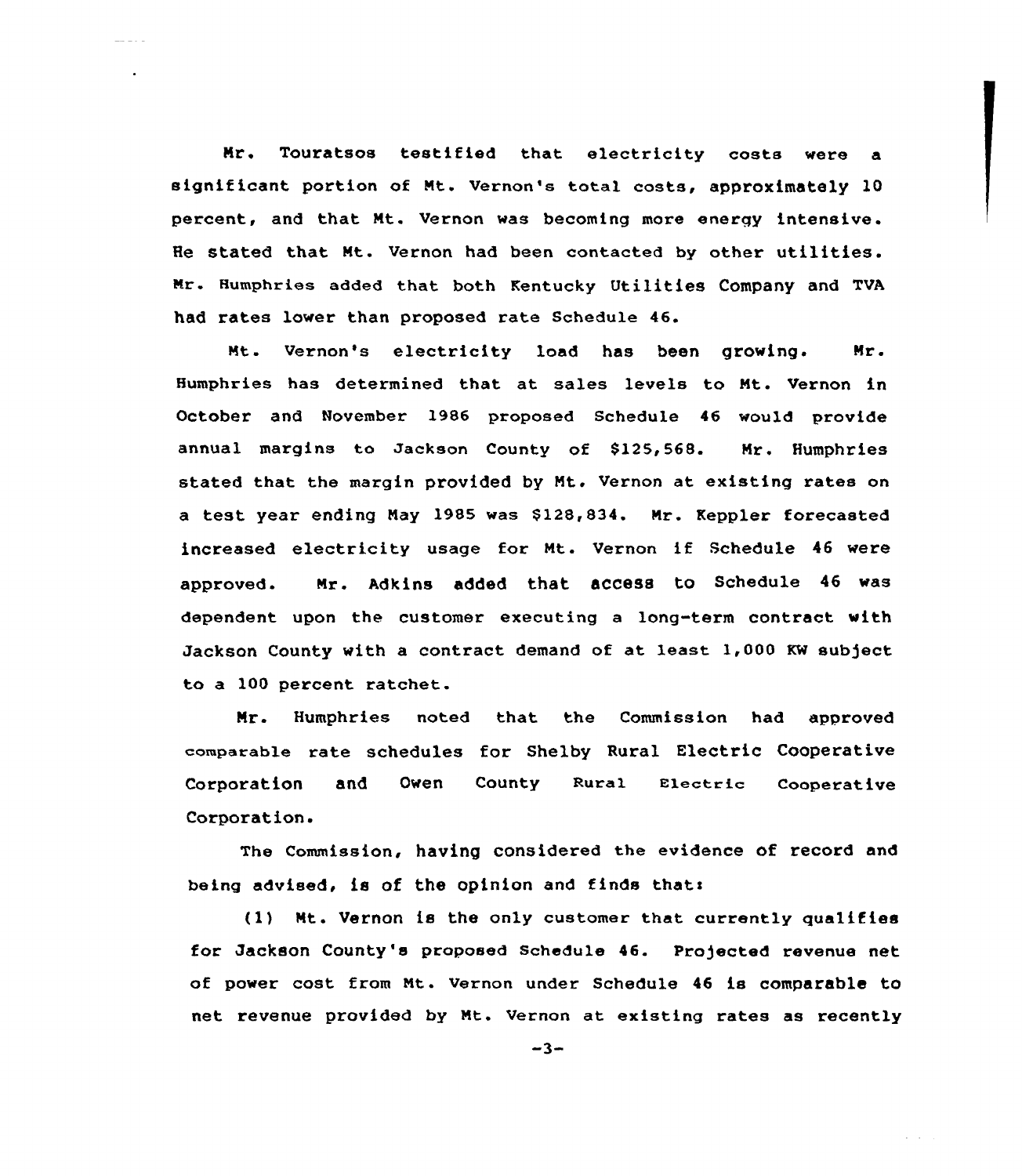as l985. The schedule passes through EKPC's wholesale rate Schedule C. Schedule 46 is reasonable and Just and should be accepted.

{2) Acceptance of Schedule 46 is a departure from the Commission's traditional rate-making objectives because the Schedule is not based on cost of service. Thus, Jackson County should provide in October 1987 a report to the Commission which lists the customers served through Schedule 46, identifies whether they are existing, expanding or new customers, states the associated load of these customers and estimates the effect on Jackson County's revenue and net income.

IT IS THEREFORE ORDERED that:

(l) Jackson County's rate Schedule <sup>46</sup> be and it hereby is approved for service rendered on and after the date of this Order.

{2) Jackson County shall file with the Commission <sup>a</sup> signed copy of Schedule 46 within 20 days of the date of this Order.

(3) Jackson County shall file with the Commission in October 1987 a report which provides an update on the implementation of Schedule 46.

{4) Jackson County shall file with the Commission <sup>a</sup> copy of each power supply contract, within 10 days of its execution, for each customer to be served under Schedule 46.

 $-4-$